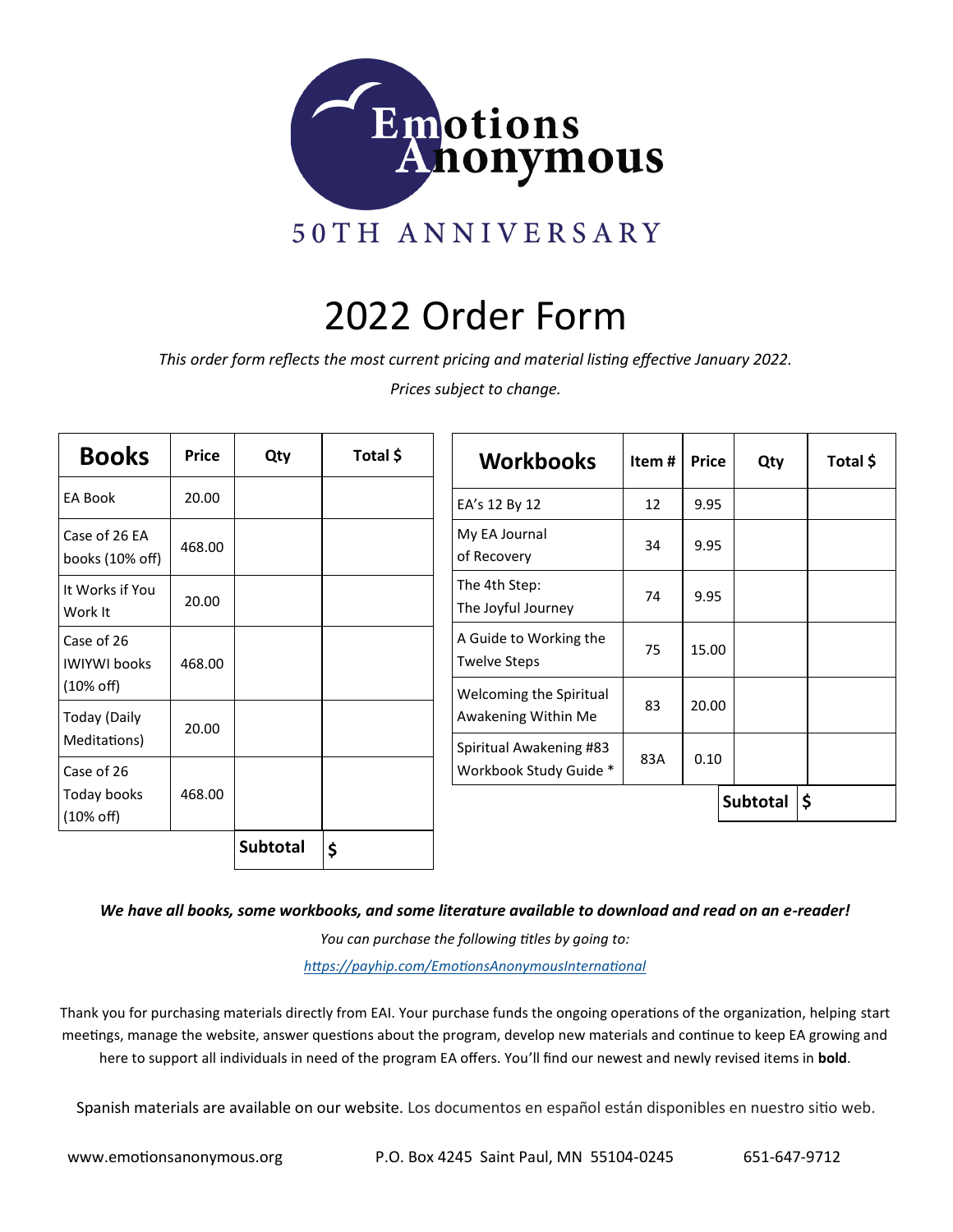### **Literature** (Pamphlets, Booklets, Packets, and Handouts) **\* Available to print off the website at no charge**

| Item#          | <b>Title</b>                                   | Cost        | Qty | Total \$ | Item# | <b>Title</b>                                       | <b>Price</b> | Qty | Total \$ |
|----------------|------------------------------------------------|-------------|-----|----------|-------|----------------------------------------------------|--------------|-----|----------|
| $\mathbf{1}$   | EA's 12-Step Program *                         | 0.10        |     |          | 38    | Intergrp Assoc. Guide                              | 1.10         |     |          |
|                | (revised)                                      |             |     |          | 39    | Speaker's Guide                                    | 0.40         |     |          |
| $1-LP$         | EA's 12-Step Program                           | 1.65        |     |          | 40    | Control                                            | 0.40         |     |          |
|                | (Large Print)                                  |             |     |          | 42    | Loneliness (revised)                               | 0.40         |     |          |
| $\overline{2}$ | Simply EA                                      | 1.10        |     |          | 43    | Annual Report *                                    | 0.10         |     |          |
| 4              | A Personal Inventory                           | 1.10        |     |          | 44    | Group Starter Kit                                  | 44.00        |     |          |
| 6              | Group Inventory                                | 0.40        |     |          | 45    | Self-Esteem (revised)                              | 0.40         |     |          |
| 7              | Suggested Face-to-Face<br><b>Meeting Guide</b> | 2.50        |     |          | 46    | Resentments                                        | 0.40         |     |          |
|                | (laminated)                                    |             |     |          | 47    | Fear (revised)                                     | 0.40         |     |          |
|                | <b>Suggested Virtual</b>                       |             |     |          | 48    | Anger (revised)                                    | 0.40         |     |          |
| 7A             | <b>Meeting Guide</b>                           | 0.10        |     |          | 49    | Indecision                                         | 0.40         |     |          |
| 8              | Service - Step 12                              | 0.40        |     |          | 50    | Perfectionism (revised)                            | 0.40         |     |          |
| 9              | Weekly Mtg Minder                              | 0.40        |     |          | 51    | Forgiveness (revised)                              | 0.40         |     |          |
| 10             | The Four A's                                   | 0.40        |     |          | 52    | Suicide (revised)                                  | 0.40         |     |          |
| 11             | A Key to Successful Grps                       | 1.10        |     |          | 53    | Love (revised)                                     | 0.40         |     |          |
| 13             | Guide for EA Groups                            | 1.10        |     |          | 54    | Depression (revised)                               | 0.40         |     |          |
| 14             | EA Welcome Kit                                 | 1.50        |     |          | 55    | Grief                                              | 0.40         |     |          |
|                | Cycle of Mental Illness &                      |             |     |          | 56    | Shame                                              | 0.40         |     |          |
| 15             | Recovery                                       | 1.10        |     |          | 57    | Anxiety (revised)                                  | 0.40         |     |          |
| 17             | Cmty Outreach Packet                           | 1.65        |     |          | 58    | Patience                                           | 0.40         |     |          |
| 21             | The Common Thread                              | 0.40        |     |          | 59    | Serenity (revised)                                 | 0.40         |     |          |
| 22             | News Release Info                              | 0.40        |     |          |       | Living w/Emotion Series                            |              |     |          |
| 23             | To My Family & Friends                         | 0.40        |     |          | 60    | #40-59 pamphlets - 20%                             | 6.00         |     |          |
| 24             | EA Bylaws *                                    | 0.10        |     |          |       | discount                                           |              |     |          |
| 25             | Sponsorship in EA<br>(revised)                 | 0.40        |     |          | 61    | How it Works Chapter,<br>Pages 39-82 (Large Print) | 4.50         |     |          |
|                | <b>From Surviving to</b>                       |             |     |          | 62    | <b>Handling Disruption</b>                         | 1.10         |     |          |
| 26             | Thriving (revised)                             | 0.40        |     |          | 63    | Info for the Health Care<br>Provider * (revised)   | 0.10         |     |          |
| 27             | Newcomer Orientation *                         | 0.10        |     |          | 64    | Guide for Health Fairs                             | 0.40         |     |          |
| 28             | Welcome to a New Way<br>of Life *              | 0.10        |     |          | 65    | Cmty Outreach Info<br>Guidebook                    | 5.50         |     |          |
| 29             | Real Listening                                 | 0.40        |     |          | 66    | <b>Supporting Your Support</b>                     | 0.40         |     |          |
| 30             | Public Info Mtg Guide                          | 1.50        |     |          |       | System (revised)                                   |              |     |          |
| 31             | Help for a Better Life *                       | 0.10        |     |          | 67    | Admin. Concepts                                    | 1.10         |     |          |
| 32             | Guidelines for EA Events                       | 1.50        |     |          | 68    | Guide for Nat'l Intergrps                          | 1.10         |     |          |
| 35             | New Grp Info Pkt (NGIP) *                      | <b>FREE</b> |     |          | 69    | What is EA? *                                      | 0.10         |     |          |
| 36             | Meeting Flyer *                                | 0.10        |     |          | 76    | <b>Highly Sensitive People</b>                     | 0.40         |     |          |
| 37             | How Our Meetings Work                          | 0.10        |     |          | 80    | 10 Easy Ways                                       | 0.40         |     |          |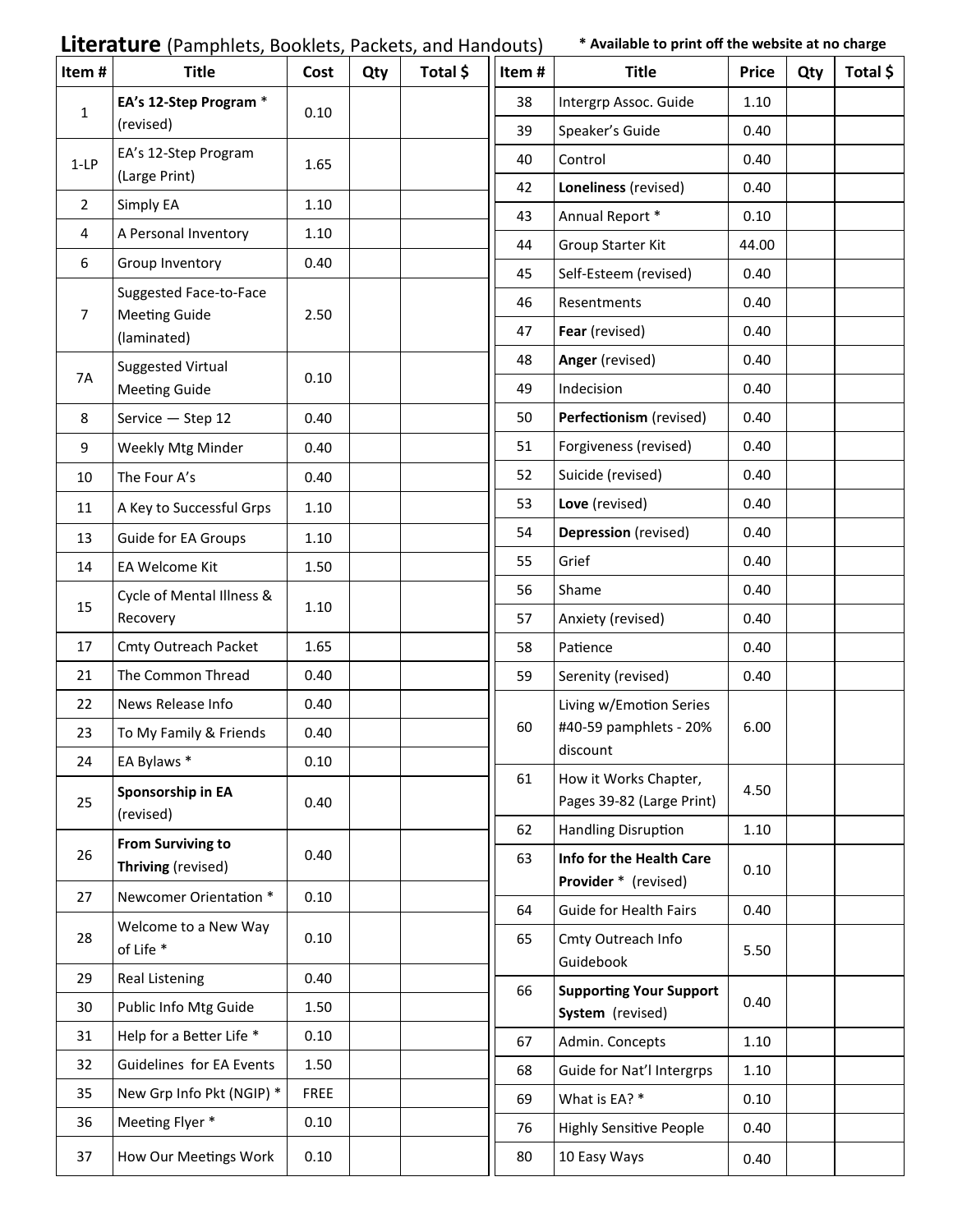### **Literature Continued**

| Item# | <b>Title</b>                                           | <b>Price</b> | Qty | Total \$ |
|-------|--------------------------------------------------------|--------------|-----|----------|
| 81    | Procrastination                                        | 0.40         |     |          |
| 82    | <b>Guidelines for Writing</b><br>for EAI <sup>*</sup>  | 0.10         |     |          |
| 84    | Self-Pity                                              | 0.40         |     |          |
| 85    | Hope                                                   | 0.40         |     |          |
| 86    | Confidentiality *                                      | 0.10         |     |          |
| 87    | <b>Best Practice for</b><br><b>Productive Meetings</b> | 0.10         |     |          |
| 88    | <b>Higher Power</b>                                    | 0.40         |     |          |
| 89    | <b>Trust</b>                                           | 0.40         |     |          |
| 90    | Acceptance                                             | 0.40         |     |          |
| 91    | <b>Comfort Zone</b>                                    | 0.40         |     |          |
| 92    | <b>Pushing Away our</b><br><b>Feelings</b>             | 0.40         |     |          |
| 93    | 5 Ways to Face your<br>Grief                           | 0.40         |     |          |
| 94    | Guilt                                                  | 0.40         |     |          |
| 95    | Gratitude                                              | 0.40         |     |          |
| 96    | Calm                                                   | 0.40         |     |          |
| 97    | <b>Kindness</b>                                        | 0.40         |     |          |
| 98    | Recovery                                               | 0.40         |     |          |
| 99    | <b>Time</b>                                            | 0.40         |     |          |
| 100   | <b>Healthy Boundaries</b>                              | 0.40         |     |          |
| 101   | Perseverance                                           | 0.40         |     |          |
| 102   | 50 Tips for 50 Years *                                 | 0.10         |     |          |
|       |                                                        | Subtotal:    |     | \$       |

### **Other Merchandise**

| <b>Title</b>                                              | <b>Price</b> | Qty       | Total \$ |
|-----------------------------------------------------------|--------------|-----------|----------|
| Wire Literature Rack                                      | 27.50        |           |          |
| 17"W x 16"H x 10%"D                                       |              |           |          |
| <b>EA Medallion</b>                                       | 5.50         |           |          |
| <b>Medallion Holder</b>                                   | 11.00        |           |          |
| Anniversary Pin<br>Years 1-40 in Roman<br><b>Numerals</b> | 3.50         |           |          |
| Year (s) Requested:                                       |              |           |          |
|                                                           |              | Subtotal: | \$       |

# **Merchandise** (Cards, Bookmarks, For Groups)

| <b>Cards</b>   |                                            |       |     |          |  |
|----------------|--------------------------------------------|-------|-----|----------|--|
| Item#          | Title                                      | Price | Qty | Total \$ |  |
| M <sub>5</sub> | I Have A Choice -<br><b>JFT Card</b>       | 0.55  |     |          |  |
| M19            | Share Your Mtg Card<br>$(10/\text{pk})$    | 1.50  |     |          |  |
| M20            | Steps 3 & 7 Prayer<br>Pocket Card (10/pk)  | 1.10  |     |          |  |
| M41            | 12 Promises of<br><b>EA Card</b>           | 0.55  |     |          |  |
| M77            | <b>Blank Serenity</b><br>Notecards (10/pk) | 5.00  |     |          |  |

## **Anniversary Recognition Cards**

Hard plastic 2"x 3" cards to recognize milestones

| Item# | Title        | <b>Price</b> | Qty | Total \$ |
|-------|--------------|--------------|-----|----------|
| M70   | 30-day Card  | 1.10         |     |          |
| M70A  | 60-day Card  | 1.10         |     |          |
| M71   | 90-day Card  | 1.10         |     |          |
| M72   | 6 month Card | 1.10         |     |          |
| M73   | 1 Year Card  | 1.10         |     |          |

#### **Bookmarks**

| M18 | <b>Serenity Prayer</b><br>(Winter Background) | 1.10 |  |
|-----|-----------------------------------------------|------|--|
| M33 | Serenity Prayer<br>(Water Background)         | 1.10 |  |

# **For Groups**

|                |                        | Subtotal: |      |  |
|----------------|------------------------|-----------|------|--|
|                | <b>Table Card</b>      |           |      |  |
| M16            | <b>EA Meeting</b>      |           | 1.10 |  |
|                | (Laminated)            |           |      |  |
| M <sub>3</sub> | <b>EA Meeting Sign</b> |           | 2.50 |  |
|                |                        |           |      |  |

#### **Insure Your Order!**

| <b>Subtotal Amount</b> | Cost   | <b>Subtotal Amount</b> | Cost             |
|------------------------|--------|------------------------|------------------|
| $$0.01 - $50.00$       | \$2.45 | \$300.01 - \$400.00    | \$6.40           |
| \$50.01 - \$100.00     | \$3.15 | \$400.01 - \$500.00    | \$7.65           |
| \$100.01 - \$200.00    | \$3.85 | \$500.01 - \$600.00    | \$10.35          |
| \$200.01 - \$300.00    | \$5.05 | $$600.01+:$            | Call our office! |